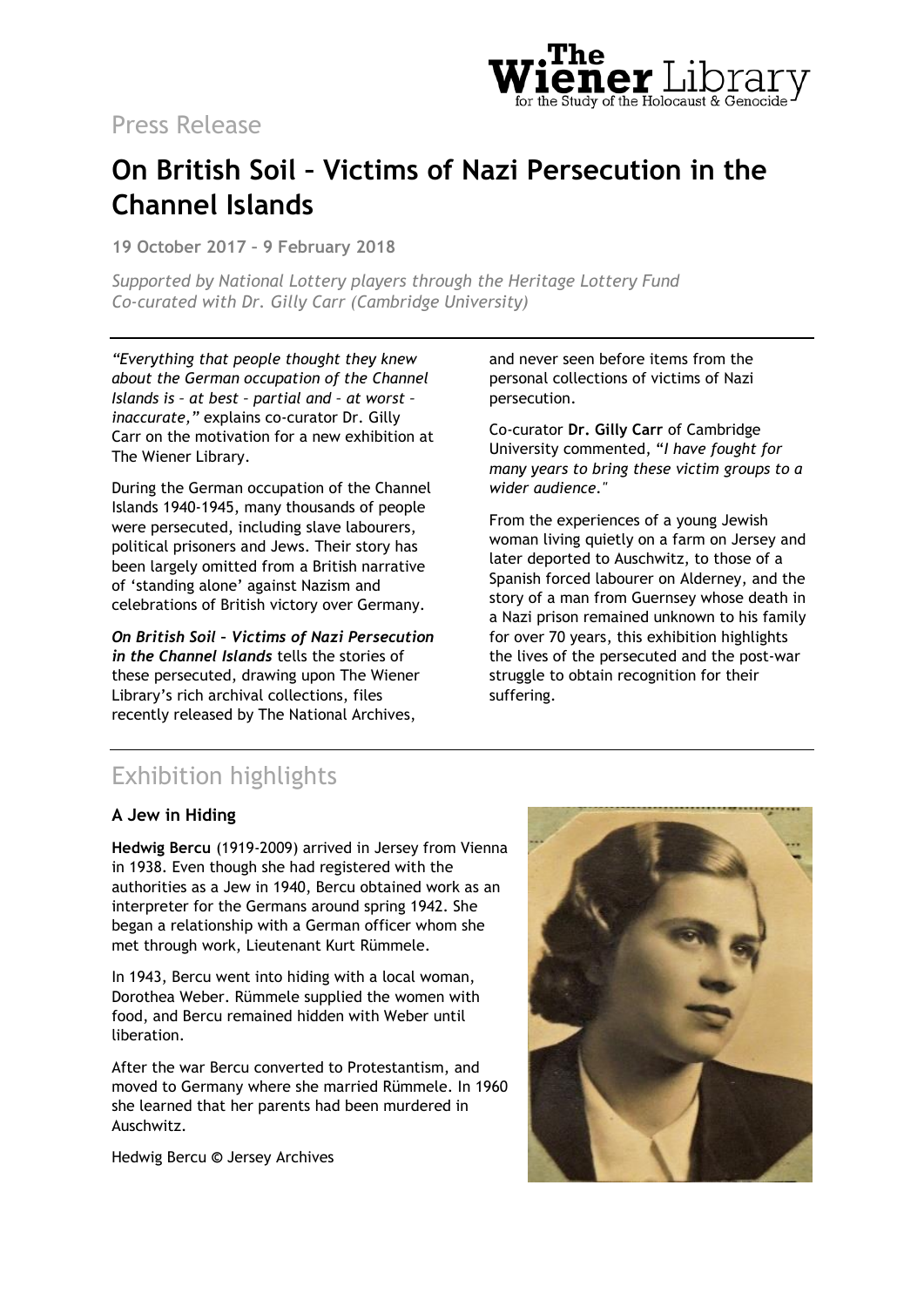



# **Slave Worker in the Channel Islands**

**John Dalmau**, a Republican soldier of the Spanish Civil War who had joined the French army, was taken captive by the Germans in 1940. Dalmau was one of many Spanish slave labourers on the Islands.

He was forced to work on the construction of the Atlantic Wall in northern France, and then sent to work in Jersey and later Alderney, where he witnessed horrific brutality and the starvation of some of the labourers. In 1943, Dalmau was involved in the sabotage of a German vessel.

After the war Dalmau settled on Guernsey and had a family.

© John Dalmau, *Slave Worker in the Channel Islands*  (1956), Wiener Library Collections

### **A Woman Murdered in Auschwitz**

**Marianne Grunfeld** was born in Katowice, Poland, in 1912 to a German Jewish family. She moved to London in the mid-1930s and studied horticulture. In early 1939, Grunfeld took a job on a farm on Jersey. She did not register as a Jew, and may have been denounced to the authorities.

Marianne Grunfeld was deported to St Malo on 21 April 1942, along with two Austrian-born Jews, Therese Steiner and Auguste Spitz. Ultimately, the three were transported to Auschwitz via Drancy internment camp, arriving on 23 July 1942. Of their transport of 824 people, just 14 people survived the war.

Marianne Grunfeld © Guernsey Archives





KOMMANDANTUR 515. Schumacher, KOMMANDANT A contemporary handbill from Jersey produced by occupying authorities offering a £25 reward for any information about anti-German activities.

© Wiener Library Collections.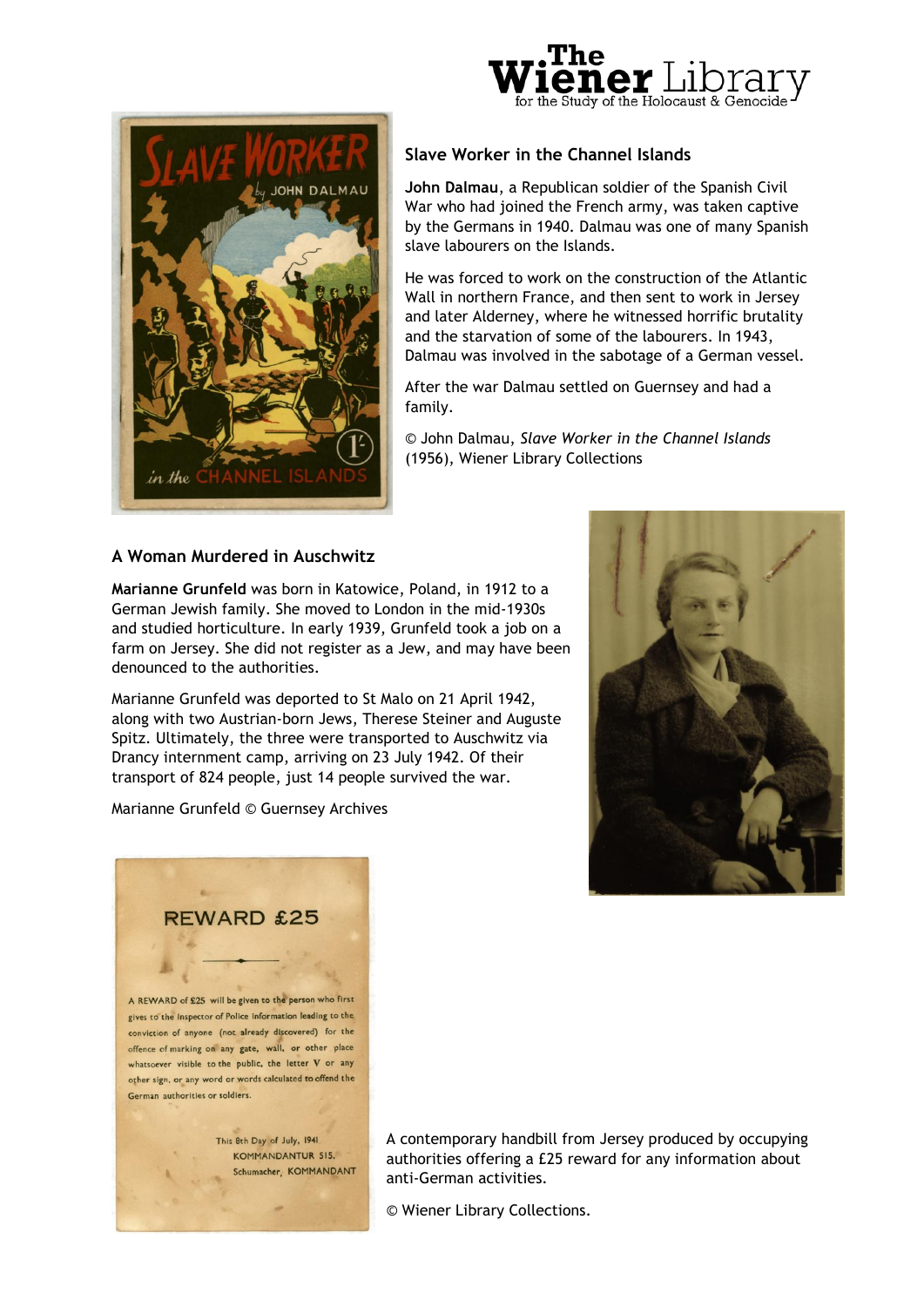



## **Fate Unknown for 70 years**

**Joseph Gillingham** was a member of the Guernsey Underground News Service. For this, he received a ten-month sentence and was deported to a German prison. His fate and whereabouts remained unknown to his family for over 70 years.

Recent research has revealed that Gillingham was buried in a cemetery in Halle, Germany, after dying in the town's police prison in March 1945. In March 2016, his only daughter Jean was finally able to visit her father's grave.

Joseph Gillingham © Guernsey Archives.

#### **A Deported British Jew**

**Esther Pauline Lloyd** moved to Jersey in 1939, where she married Billy Williams. Lloyd registered with the authorities as a Jew in 1940 in accordance with the first Order against the Jews.

Lloyd was deported to France and Germany in 1943. She launched an extraordinary campaign against her own deportation and, remarkably, was repatriated to Jersey in April 1944. The Wiener Library has in its archive Lloyd's diary from her time in incarceration.

**©** Esther Pauline Lloyd's diary, Wiener Library Collections